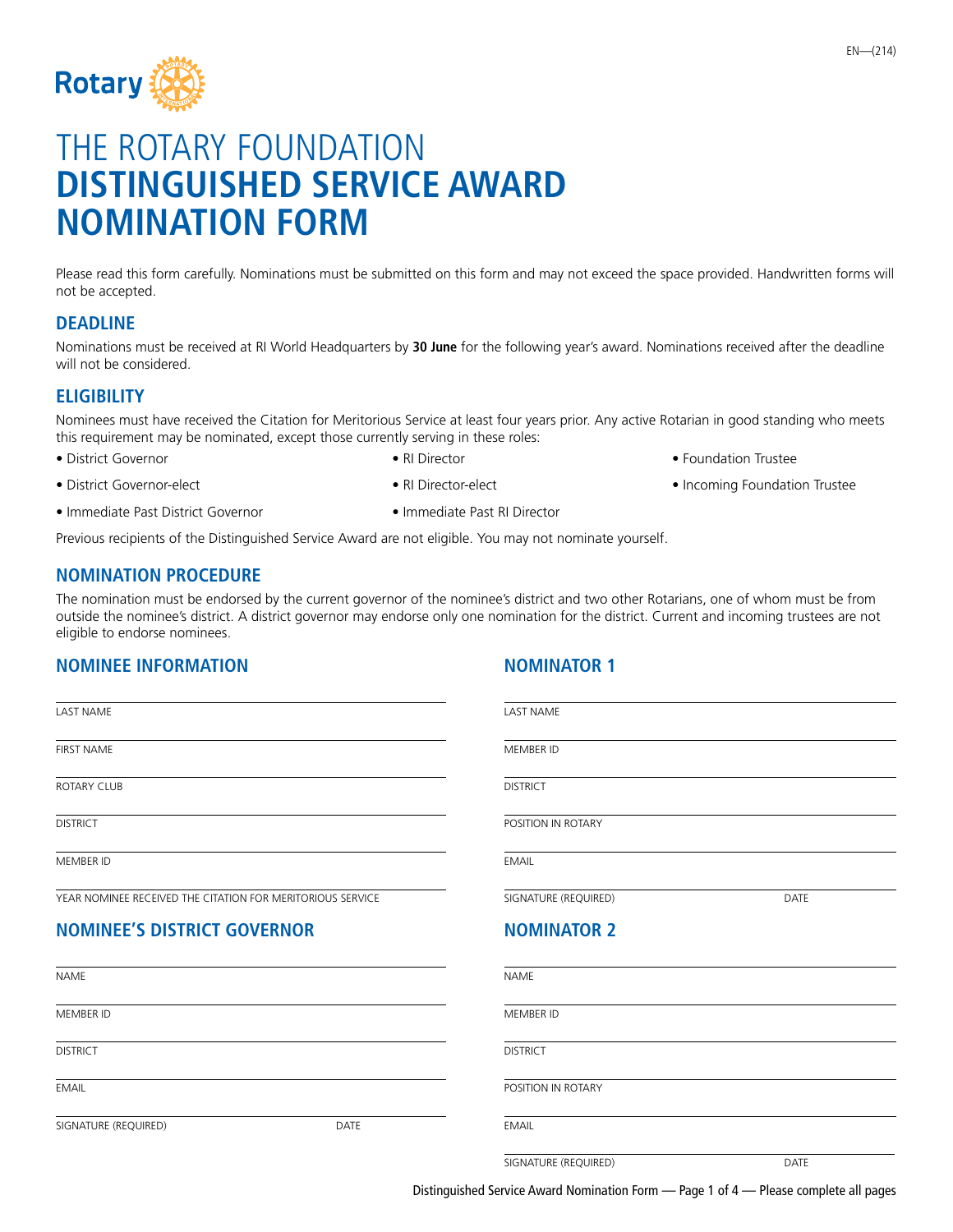#### **CRITERIA**

The Distinguished Service Award is an internationally competitive award granted annually to a maximum of 50 Rotarians who have exhibited exceptional active service to The Rotary Foundation. Financial contributions to the Foundation, however notable, are not relevant to this award. To qualify, the nominee must demonstrate a broad range of service over an extended period of time, and must include **at least three** of the following accomplishments, with substantial activity in the past two years. On the last page, please include one paragraph summarizing why the nominee deserves consideration for this award.

#### **Check the box next to each of the nominee's accomplishments, and provide a brief explanation in the space provided.**

 $\Box$  Serving on a district Rotary Foundation committee for a total of five years or more

 $\Box$  Providing exceptional leadership at district or multidistrict Rotary Foundation training events

 $\Box$  Giving Rotary Foundation presentations at district or regional events

 $\square$  Giving Rotary Foundation presentations at more than 20 club meetings within a two-year period

 $\square$  Serving as a scholar counselor or host at least three times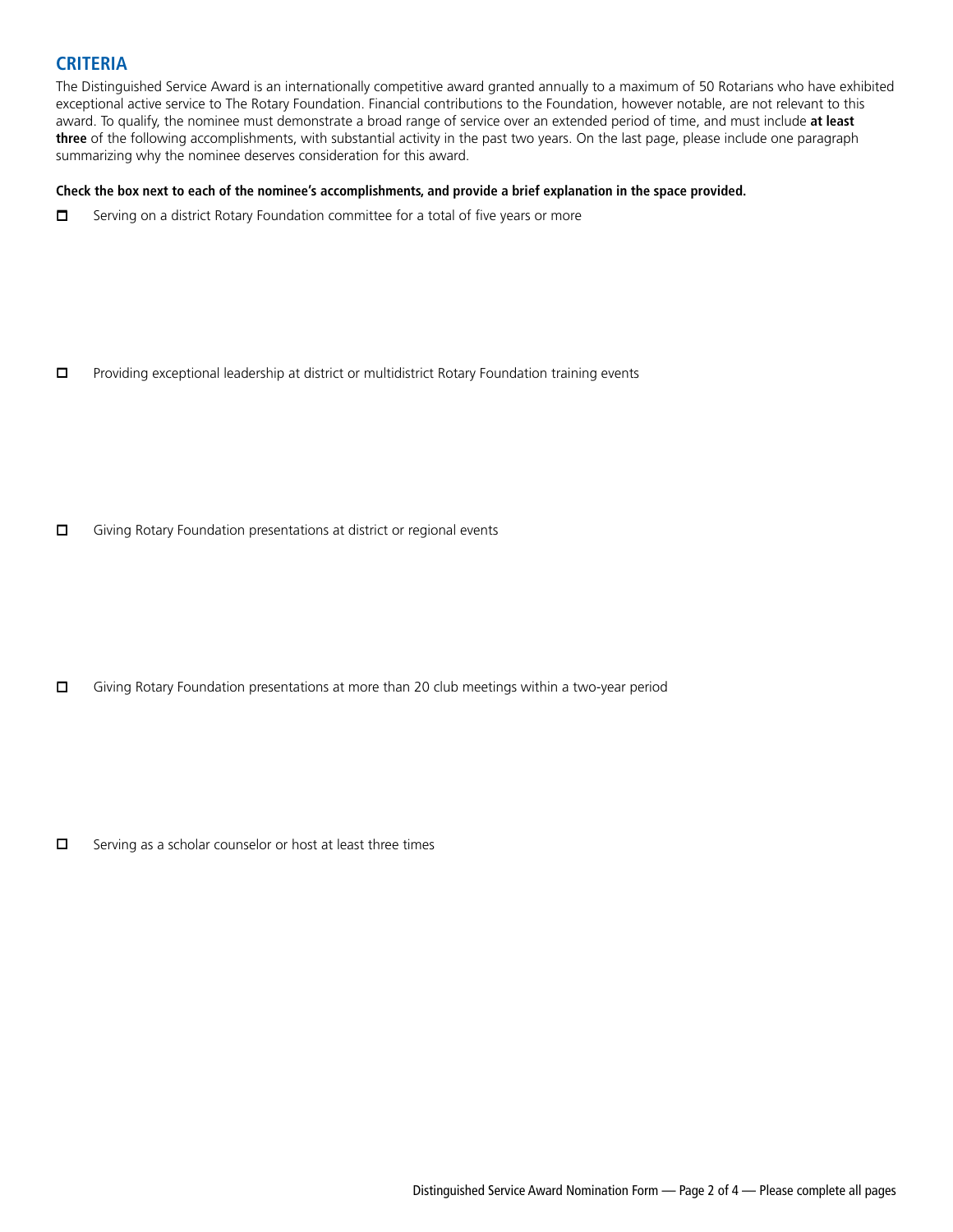o Providing exceptional leadership in district or multidistrict orientation for scholars and Group Study Exchange (or vocational training teams

 $\square$  Serving as the designated contact person for a successful grant project for which a final report has been submitted

 $\Box$  Providing exceptional leadership in PolioPlus projects and activities

 $\Box$  Maintaining contact with Foundation alumni and involving them in district activities

□ Participating in other special projects or activities in support of The Rotary Foundation (please provide a detailed explanation)